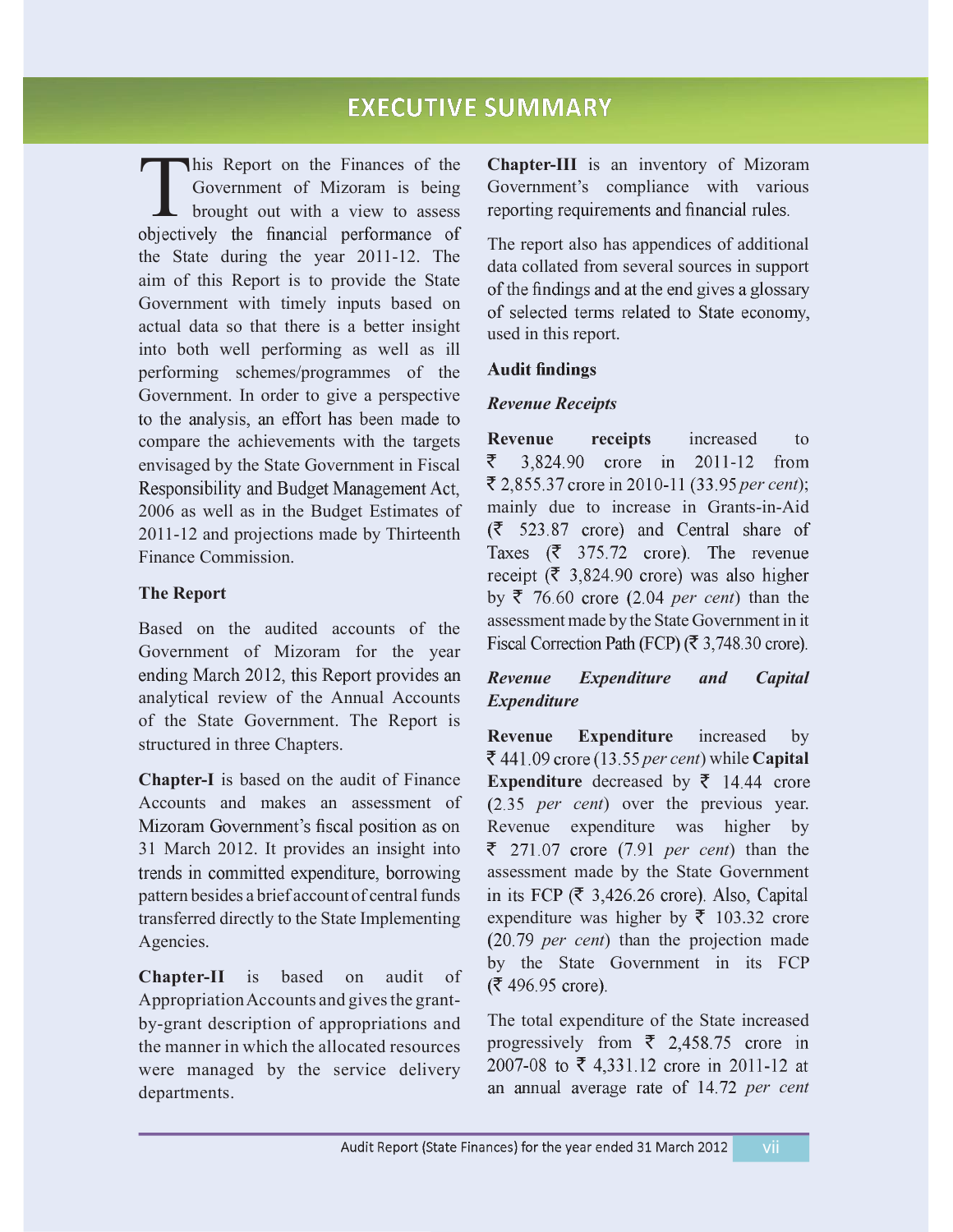and increased by 11.02 *per cent* from  $\bar{\xi}$  3,900.82 crore in 2010-11 to ₹ 4,331.12 crore in 2011-12. Of the total expenditure during 2011-12, the revenue expenditure ( $\bar{\xi}$  3,697.33 crore) constituted 85.37 *per cent* while capital expenditure<br>  $\sqrt{2}$  *per cent* while capital expenditure<br>  $\sqrt{2}$  *per cent* constituted 13.85 *per cent* fiscal liabilities of the State Government *(₹ 600.27 crore) constituted 13.85 per cent* and loans and advances ( $\bar{\xi}$  33.52 crore) formed 0.77 per cent.

*The breakup of total expenditure in terms of plan and non-plan expenditure* during 2011-12 reveals that while the share of plan expenditure of  $\bar{\tau}$  1,884.17 crore constituted 43.50 per cent of the total expenditure, the remaining 56.50 *per cent* was non-plan expenditure. Moreover, out of the increase of  $\bar{\tau}$  430.30 crore in total expenditure, plan expenditure shared 34.52 per cent ( $\bar{\xi}$  148.55 crore) while nonplan expenditure contributed 65.48 per cent (₹ 281.75 crore) in 2011-12.

## *Funds directly transferred to State Implementing Agencies*

Funds transferred directly from the Union Government to the State Implementing Agencies run the risk of poor oversight and therefore, unless uniform accounting practices are followed by all these agencies and there is proper documentation and timely reporting of expenditure, it will be difficult to monitor the end use of these direct transfers. It also inhibits the Fiscal Responsibility and Budget Management (FRBM) requirement of transparency in fiscal operations and thus bypasses accountability. During the current year GoI transferred  $\bar{\tau}$  668.43 crore (approximate) directly to State Implementing Agencies for implementation of various schemes/programmes.

#### *Fiscal liabilities*

The overall fiscal liabilities of the State increased at an average annual rate of 6.93 *per cent* during the period 2007-12. increased by  $\bar{\tau}$  51.59 crore (1.15 *per* cent) from  $\bar{z}$  4,496.86 crore in 2010-11 to ₹ 4,548.45 crore in 2011-12. The increase in fiscal liabilities was mainly due to increase in the Public Account liabilities by  $\bar{\mathcal{R}}$  82.60 crore and Loans and Advances by  $\overline{5}$  4.25 crore, offset by a decrease in Internal Debt by  $\bar{\xi}$  35.26 crore. The ratio of fiscal liabilities to *GSDP has decreased from 74.23 per cent in 201011 to 65.06 per cent in 201112. These* fiscal liabilities stood at nearly 1.19 times *the revenue receipts and 13.10 times of the State's own resources at the end of*  2011-12. As per Thirteenth Finance Commission recommendations the State Government should bring the Fiscal LiabilitiesGSDP ratio to around 25 *per cent* by 2014-15.

#### *Investment and Returns*

As of 31 March 2012, Government had invested  $\bar{\tau}$  19.77 crore in Government Companies and Co-operatives, out of which an amount of  $\bar{\xi}$  3.28 crore was invested in Government Companies and  $\bar{z}$  16.49 crore was invested in Co-operative Societies. During the current year, State Government invested only  $\bar{\tau}$  0.50 crore in Public Sector and other Undertakings of Government Companies. No dividend was received during 2011-12. **The** *average return on this investment was Nil* in the last five years while the Government *paid an average interest rate ranging from 2.60 per cent to 7.02 per cent on its borrowings during 2007-12.*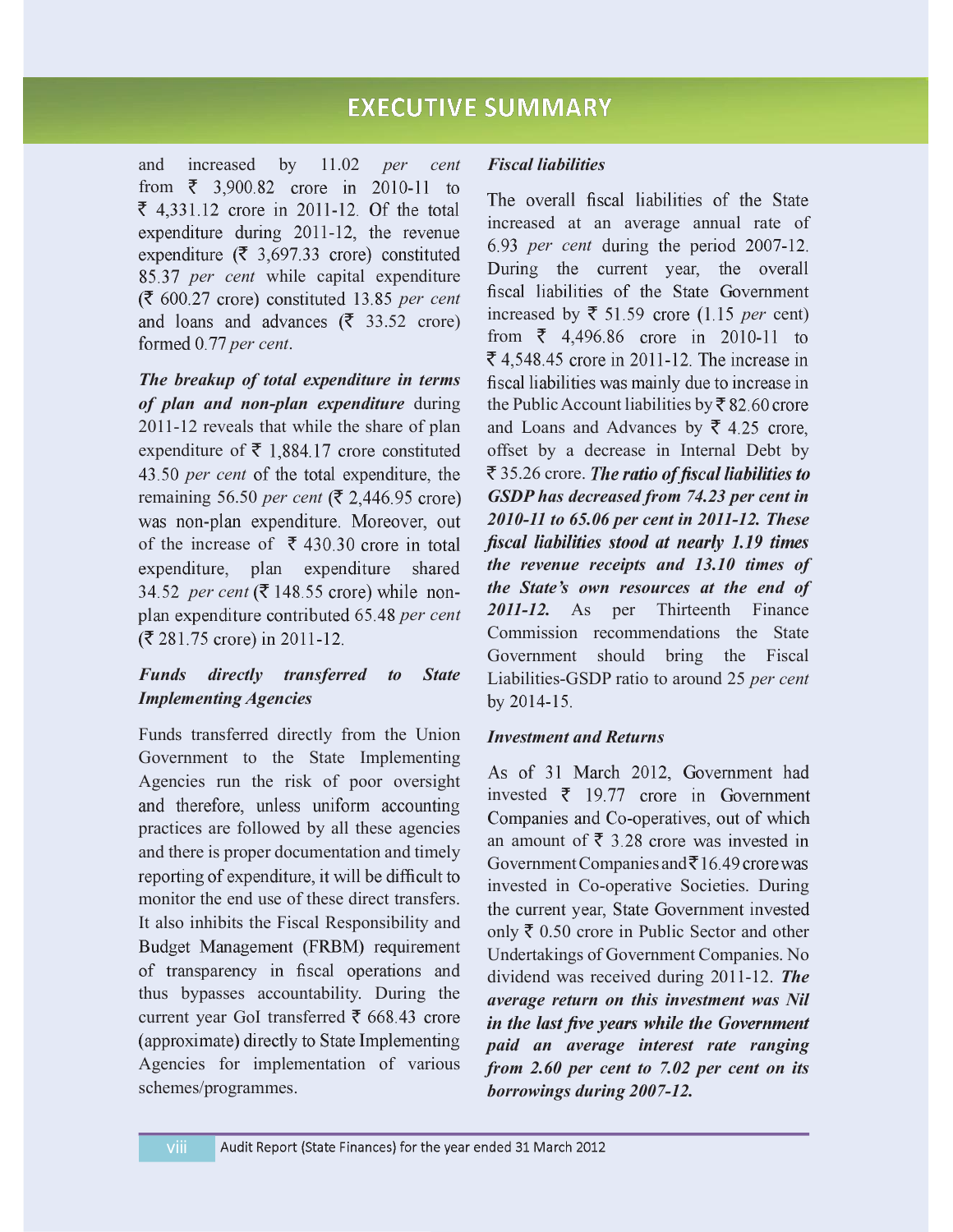#### *Debt sustainability*

During the current year, the sum of quantum spread and primary deficit turned positive indicating that the debt-GSDP ratio is stable and eventually the ratio would fall. The sum of quantum spread and primary deficit at  $\overline{\xi}$  216.27 crore during 2011-12 against  $\overline{\xi}$  (-) 725.24 crore in 2010-11 is a positive sign towards fiscal balances in the forthcoming years.

The persistent negative resource gap indicates the non-sustainability of debt while the positive resource gap strengthens the capacity of the State to sustain the debt. Negative resource gap indicates incremental non-debt receipts are not sufficient to cover the incremental interest liabilities and incremental primary expenditure. Narrowing of the resource gap from  $\bar{z}$  (-) 707.86 crore in 2010-11 to  $\bar{\epsilon}$  (+) 541.06 crore during 2011-12 indicates improving capacity of the State to sustain the debt in the medium to long run.

## *Fiscal Imbalances*

Despite increase of  $\bar{\xi}$  430.30 crore in total expenditure in 2011-12 over the previous year, both fiscal deficit and primary deficit were restrained as a result of improvement of revenue receipts by ₹969.53 crore. While<br>fiscal deficit decreased by ₹ 541.06 crore, primary deficit had decreased by ₹ 710.63 crore over the previous year.

#### *Financial Management and Budgetary Control*

The estimates of receipts and expenditure<br>under Consolidated Fund, Contingency Fund and Public Account were prepared without adequate due diligence in observing prescribed budgetary regulations.

Non-maintenance of Budget calendar, poor verification of departmental figures etc., indicates absence of financial control. Besides, failure to exercise control mechanism huge excess expenditure over budget provisions, non-utilisation of budget provisions and persistent savings *etc.* were noticed.

During 2011-12, an expenditure  $\delta$ ₹ 4,676.96 crore was incurred against the total grants and appropriations of  $\overline{\xi}$  5,150.67 crore, resulting in savings of  $\bar{\xi}$  473.71 crore. The overall savings of  $\bar{\xi}$  473.71 crore were the net result of savings of  $\overline{\xi}$  476.75 crore which were offset by excess of ₹ 3.04 crore. The excess requires regularisation under Article 205 of the Constitution of India. At the close of the year 2011-12, there were five grants/appropriations in which savings of  $\bar{\xi}$  638.30 crore (1.34 *per cent* of the total savings) occurred but no surrenders were made by the concerned departments.

Out of total provisions amounting to ₹218.85 crore in 31 Schemes, ₹196.59 crore were surrendered which included 100 per cent surrender in 13 Schemes amounting to  $\overline{\xi}$  97.25 crore. In 19 cases, as against savings of  $\bar{\tau}$  194.11 crore, an amount of  $\overline{\xi}$  264.94 crore was surrendered resulting in excess surrender of  $\bar{\tau}$  70.84 crore. Injudicious re-appropriation proved excessive or insufficient and resulted in savings/excess of over  $\bar{\tau}$  10 lakh and above  $in 56$  sub-heads.

*Financial Reporting :* At the end of March 2012, out of the total amount of  $\overline{\xi}$  2,829.71 crore drawn, an amount of  $\bar{z}$  1,603.16 crore remained outstanding for want of Utilisation Certificates. The annual accounts of Mizoram KhadiVillage Industries Board (MKVIB) for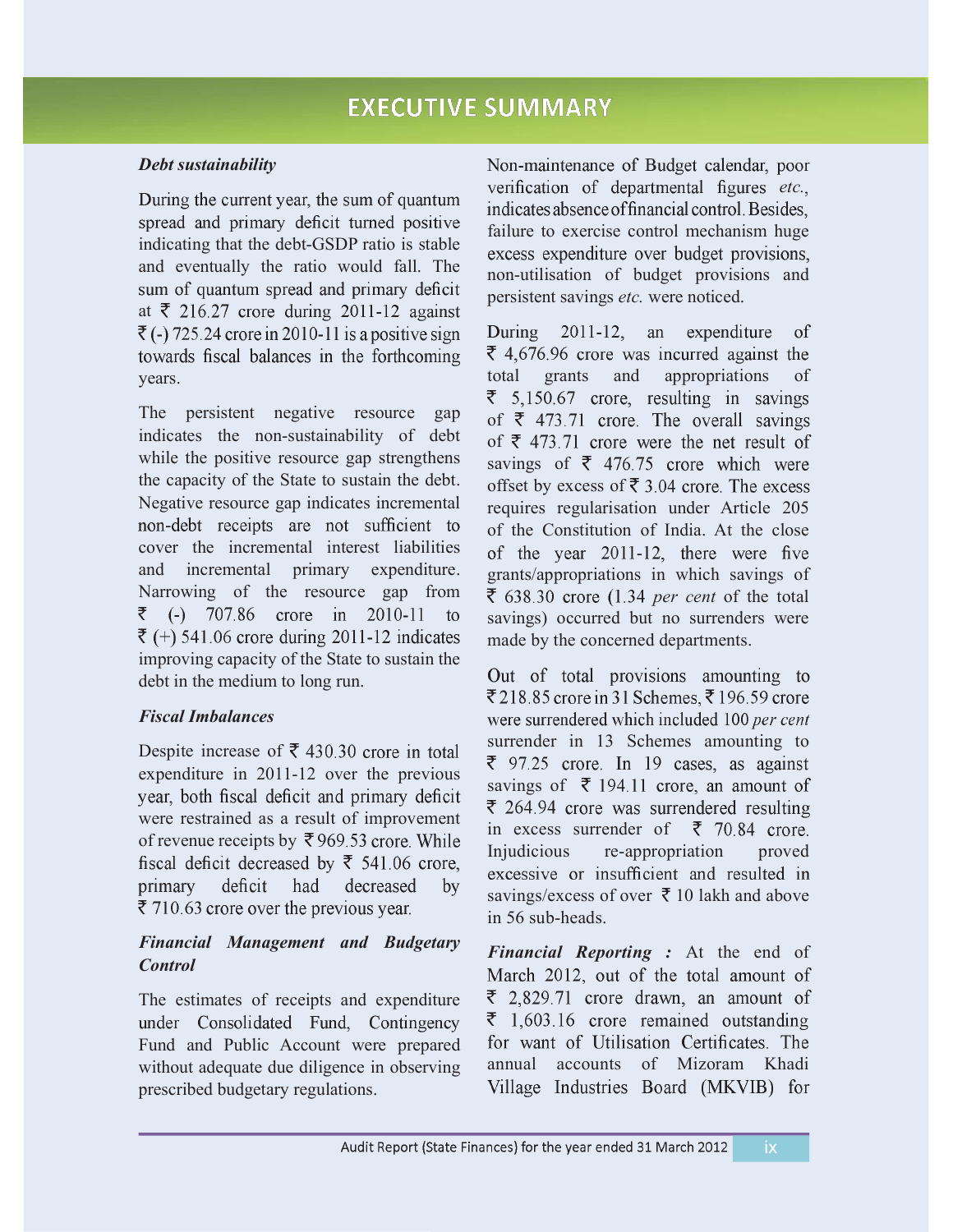## **EXECUTIVE SUMMARY**

the year 2010-11, due for submission by June 2011, had not been furnished (March 2012). In the absence of the annual accounts, proper account/utilisation of the grants and loans disbursed to the above mentioned Autonomous Bodies remained unverified. Reasons for non-preparation/ submission of the accounts were, however, not intimated to Audit (March 2012). Inspite of repeated comments about the arrears in preparation of accounts of two Commercial Undertakings by the Comptroller and Auditor General of India in previous State reports, no improvement has been reported by the undertakings. In the absence of timely finalisation of accounts, the investment of the Government remained outside the scrutiny of the Audit/State Legislature.<br>Consequently, corrective measures, if any, needed for ensuring accountability could not be taken in time.

#### **Recommendations**

*Revenue Receipts : The State Government should mobilize additional resources both through tax and non-tax sources by expanding the tax base and rationalizing the user charges. It should also make efforts to collect revenue arrears. Efforts should also be made to increase tax compliance, reduce tax administration costs, etc. so that* deficits are contained. The State Government *should ensure that the Government of India releases all grants due to the State by taking timely action on all conditionalities that are pre-requisite to the release. There is an urgent need to improve collection of tax and non-tax*<br>*end of the fiscal year will ensure that market revenues so that dependence on borrowed funds could be reduced.*

*Prioritisation of Expenditure : The Government should also focus on* 

*expenditure management to bring about qualitative improvement in the public spending. The State Government should initiate action to restrict the components of non-plan revenue expenditure by phasing out implicit subsidies and resort to needbased borrowings to curb interest and principal payments. In view of the improvement achieved in revenue surplus Government should put in place more* stringent fiscal reforms measures to *maintain a sustainable space to provide* scope for fiscal stability. As such there is *an urgent need to apply due prudence in expenditure pattern so that the resource gap remains within manageable controls of* the fiscal capability of the State.

*The increasing revenue expenditure should be curtailed as it poses a threat to the State Government's capability to maintain revenue surplus and to build up the* accumulated revenue surplus for financing *the capital investment. In order to meet the yearly increments of revenue expenditure, the Government has to generate its own resources.*

*Debt Sustainability : Recourse to borrowed funds in future should be carefully assessed and managed so that the recommendations of the Thirteenth Finance Commission to bring Fiscal LiabilitiesGSDP ratio to around 25 per cent could be achieved by 201415. Maintaining a calendar of borrowings to avoid bunching towards the* borrowings are sourced optimally. A clear understanding of the maturity profile of debt *payments will go a long way in prudent debt management.*